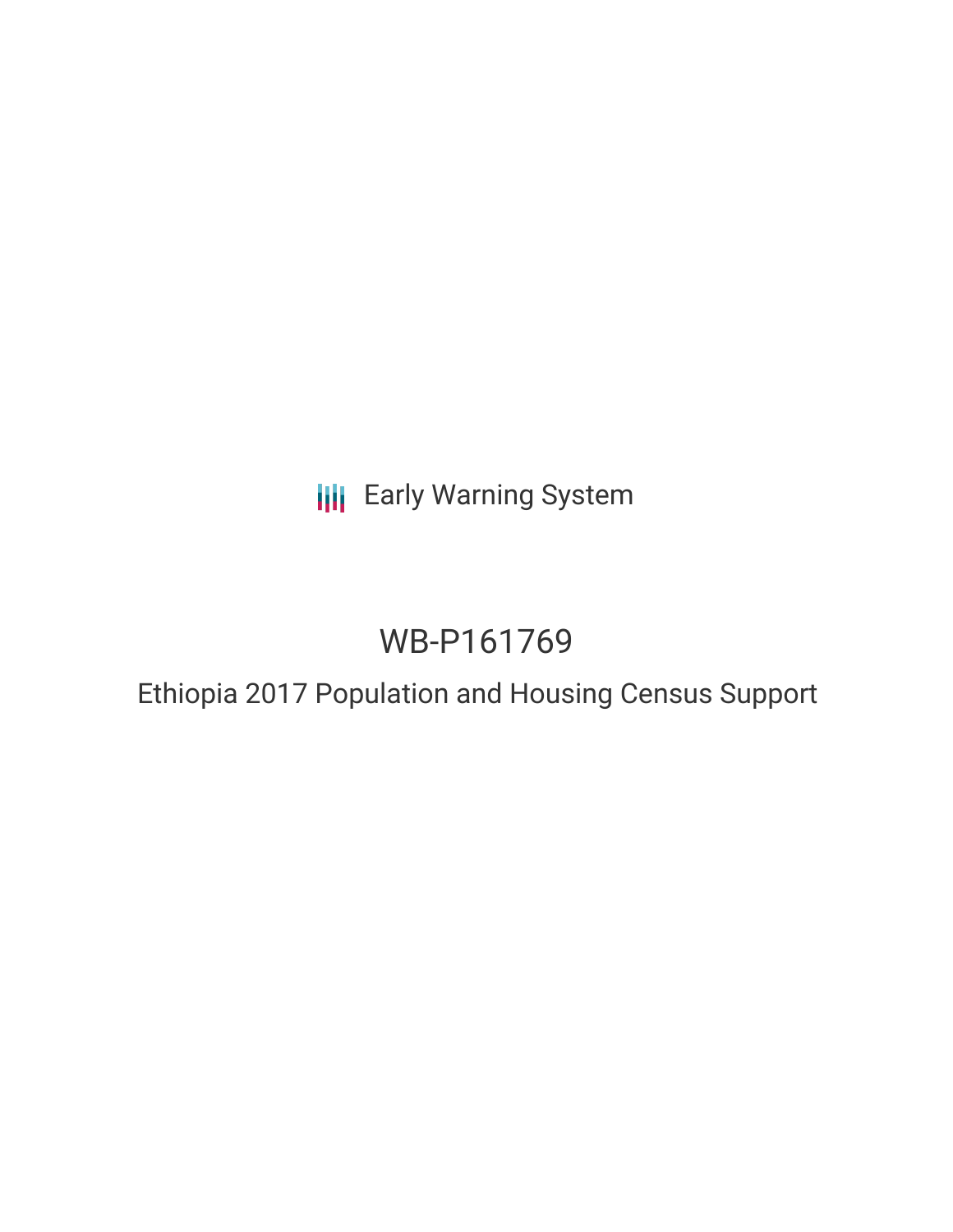

### **Quick Facts**

| <b>Countries</b>              | Ethiopia                                     |
|-------------------------------|----------------------------------------------|
| <b>Financial Institutions</b> | World Bank (WB)                              |
| <b>Status</b>                 | Proposed                                     |
| <b>Bank Risk Rating</b>       |                                              |
| <b>Borrower</b>               | Ministry of Finance and Economic Cooperation |
| <b>Sectors</b>                | Communications                               |
| <b>Project Cost (USD)</b>     | $$0.50$ million                              |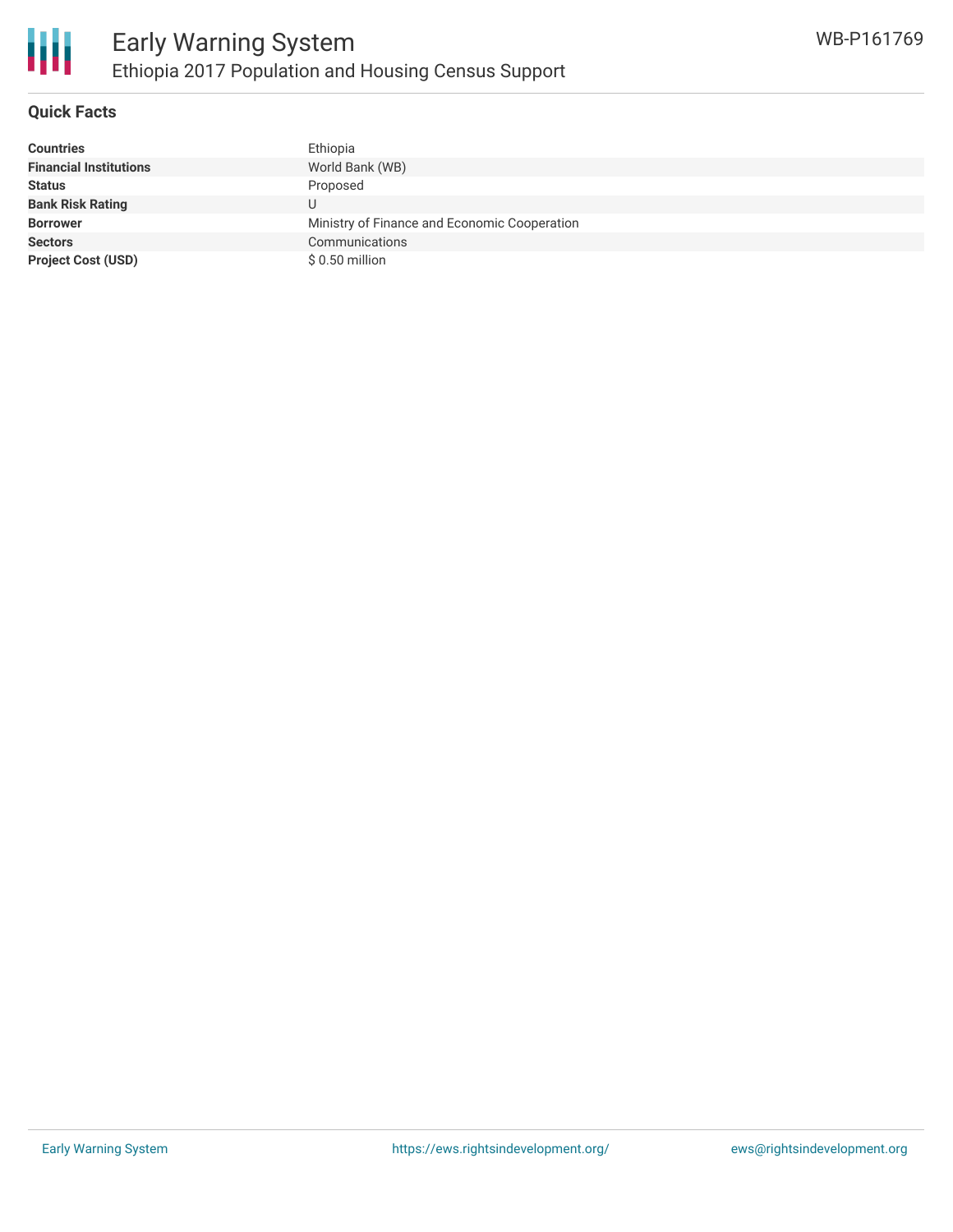

#### **Project Description**

The development objective of the requested Grant is to support Ethiopia in the successful implementation of the Population and Housing Census (PHC) planned for 2017. The Grant will support the Central Statistical Agency (CSA) and tUNFPA Population Fund (UNFPA) to implement a newly developed census enumeration methodology that will ensure complete and accurate enumeration of the entire population. The 2017 PHC will collect information on all persons present within the borders of Ethiopia on the census reference date. Unlike the previous census (es) the 2017 PHC will be based on one reference date countrywide.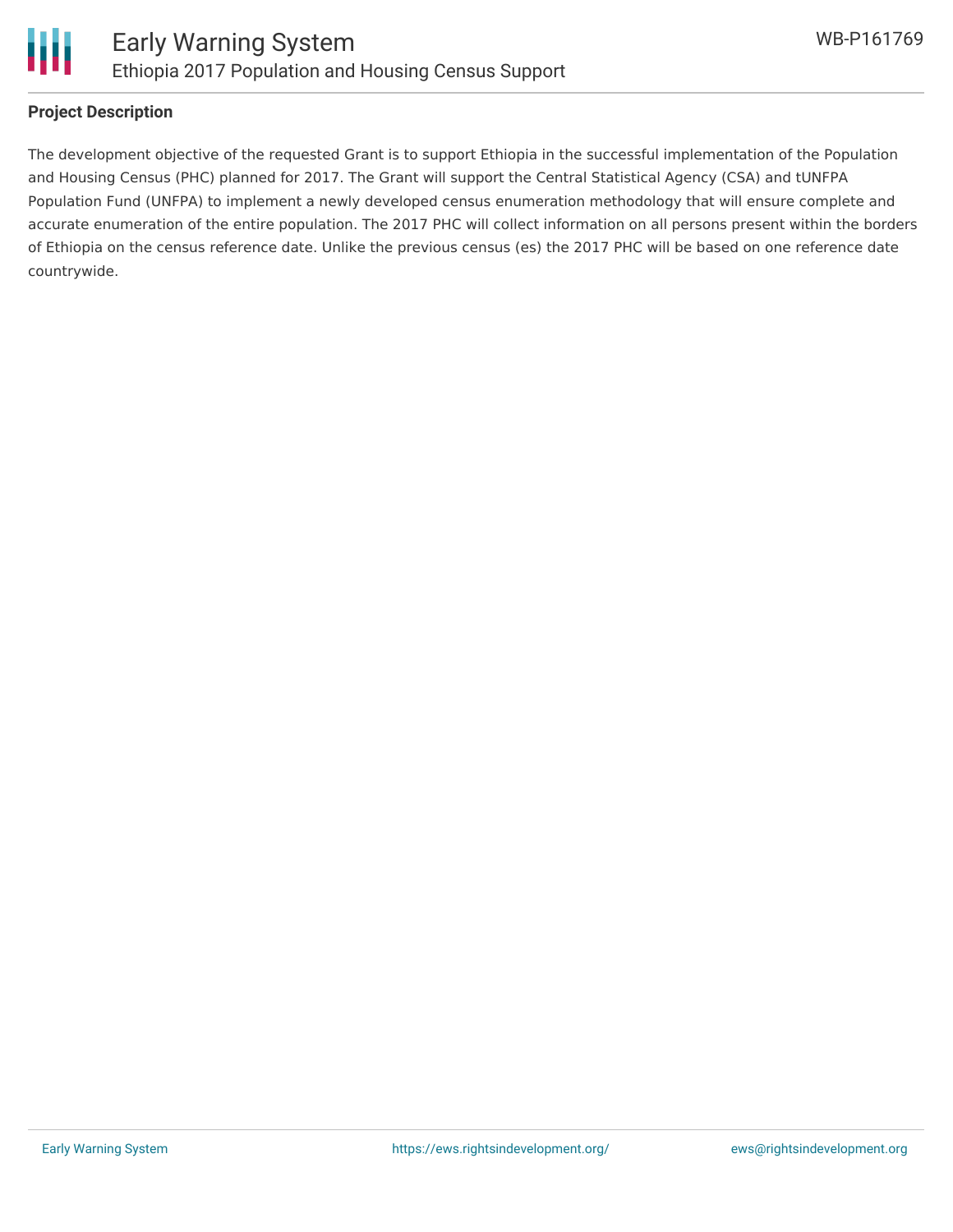

### **Investment Description**

World Bank (WB)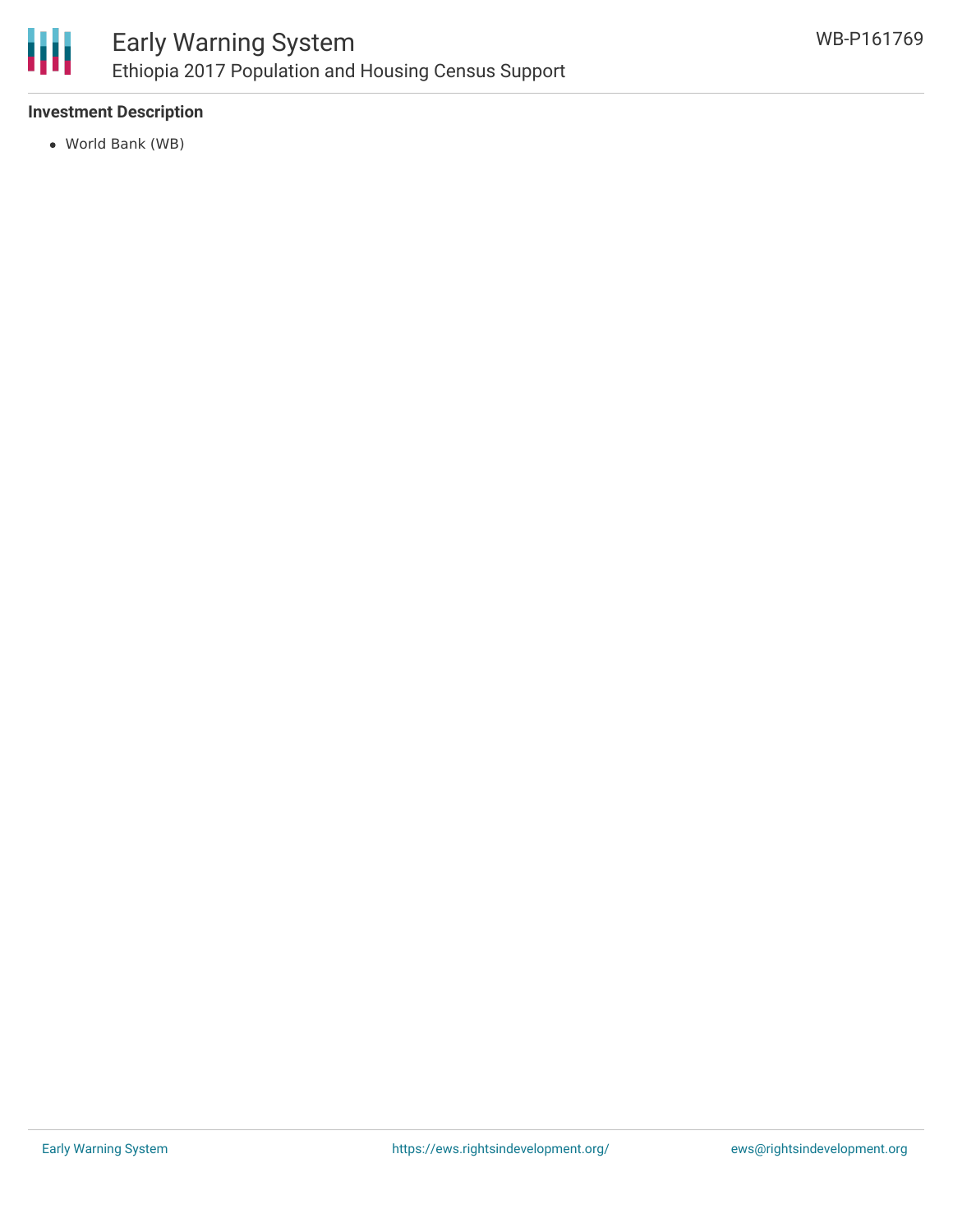### **Contact Information**

Borrower/Client/Recipient Name: Ministry of Finance and Economic Cooperation Contact: Ato Abdulaziz Mohammed Title: Minister Tel: 251111552400 Email: infopr@mofed.gov.et

Implementing Agencies Name: Central Statistical Agency Contact: Biratu Yigezu Title: Director General Tel: 011255 Email: ybiratu@yahoo.com

ACCOUNTABILITY MECHANISM OF WORLD BANK

The World Bank Inspection Panel is the independent complaint mechanism and fact-finding body for people who believe they are likely to be, or have been, adversely affected by a World Bank-financed project. If you submit a complaint to the Inspection Panel, they may investigate to assess whether the World Bank is following its own policies and procedures for preventing harm to people or the environment. You can contact the Inspection Panel or submit a complaint by emailing ipanel@worldbank.org. You can learn more about the Inspection Panel and how to file a complaint at: http://ewebapps.worldbank.org/apps/ip/Pages/Home.aspx.